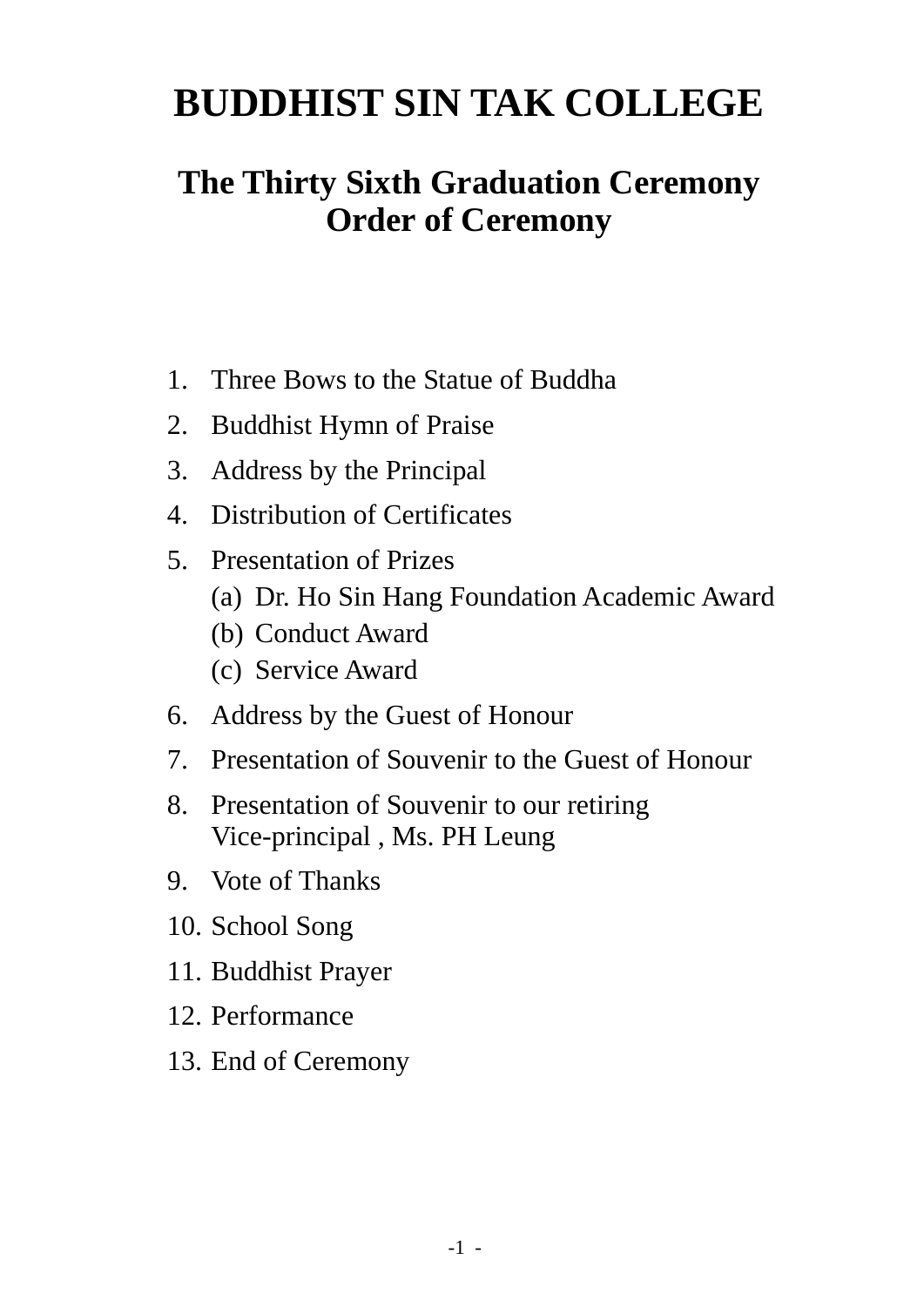### **S.6 GRADUATES**

| 6A | <b>But Wing Huen</b> | 畢潁烜 | Chan Ka Lok       | 陳嘉樂 | Chan Ka Sin           | 陳迦善 |
|----|----------------------|-----|-------------------|-----|-----------------------|-----|
|    | Chan Pui Ying        | 陳佩瑩 | Chan Ying Tak     | 陳盈德 | Cheung Ka Pui         | 張家佩 |
|    | Ching Pik Ki         | 程壁淇 | Chiu Ho Chung     | 趙晧中 | Fook Man Wai          | 霍文惠 |
|    | Fung On Ying         | 馮安盈 | Ho Man Kit        | 何文傑 | Kong Mei Ki           | 江美琪 |
|    | Lam Pui Ying         | 林佩縈 | Lam Wai Han       | 林惠嫻 | Lau Wing Yan          | 劉穎恩 |
|    | Law Sau Yi           | 羅秀怡 | Lee Tik           | 李倜  | Leung Chun Yik        | 梁駿翊 |
|    | Li Wai Man           | 李慧敏 | Lim King Chi      | 林景姿 | Ma Kin Lok            | 馬健樂 |
|    | Ma Wing Yin          | 馬詠然 | Ng Man Yi         | 吳敏兒 | Ng So Sum             | 吳素琛 |
|    | Ng Wing Ho           | 吳永豪 | Ngai Yuk Ki       | 魏玉琪 | <b>Shih Wing Hang</b> | 施榮衡 |
|    | Tam Tsz Yan          | 譚芷欣 | Tang Chun Ling    | 鄧春玲 | Tang Wing Yan         | 鄧穎欣 |
|    | Wong Chiu Ying       | 王超英 | Wong Ka Yi        | 黃嘉兒 | Wong Nim Yan          | 黃稔恩 |
|    | Wong Wai Chi         | 王尉諮 | Yam Ka Ki         | 任嘉琪 | Yeung Cheuk Man       | 楊卓汶 |
|    | Yeung Man Chun       | 楊文津 | Yip Sze Wan       | 葉詩韻 | Yu Tsz Kwan           | 余紫君 |
|    | Yuen Cho Ki          | 袁楚祺 |                   |     |                       |     |
|    |                      |     |                   |     |                       |     |
| 6B | Chan Chi Keung       | 陳智強 | Chan Tsz Yan      | 陳芷欣 | Cheng Wai Chak 鄭偉澤    |     |
|    | Cheung Tsz Yan       | 張梓欣 | Cheung Wai Lun    | 張煒麟 | Chu Wing Yan          | 朱穎欣 |
|    | Chung Sze Yin        | 宗思延 | Ip Yin Lai        | 葉燕麗 | Kan Hau Chai          | 簡孝齊 |
|    | Kwan Man Hoi         | 關文凱 | Kwan Yu Hang      | 關雨莕 | <b>Kwok Wing Sum</b>  | 郭穎芯 |
|    | Lai Wah Ngai         | 黎樺霓 | Lam Ho Ching      | 林可澄 | Lam Pik Lai           | 林碧麗 |
|    | Lau Ka Wai           | 劉家瑋 | Lau So Sum        | 劉素心 | Lau Wai Man           | 樓惠敏 |
|    | Lau Yik Sun          | 劉奕伸 | Law Hui Yip       | 羅栩燁 | Lee Yee Ming          | 李依明 |
|    | Leung Kwan Pui       | 梁均培 | Leung Wai Man     | 梁慧文 | Lo Wing Yee           | 羅詠儀 |
|    | Lok Hiu Yin          | 駱曉賢 | Man Chi Hung      | 文志鴻 | Mui Karen Ka Yee      | 梅嘉怡 |
|    | Ngai Suet Yi         | 魏雪兒 | Pang Janice April | 彭雅雯 | Pang Kam Chui         | 彭錦翠 |
|    | Tam Chun Ching 譚俊菁   |     | Ting Tsz Wun      | 丁子桓 | Tsoi Po Yee           | 蔡寶儀 |
|    | Wong Ching Han 黃瀞嫺   |     | Wong Lok Yi       | 黃樂怡 | Wong Mun Hin          | 黃滿軒 |
|    | Wong Ting Fung 黃庭楓   |     | Wong Wai Ting     | 黃慧婷 | Yeung Hung Hing 楊鴻興   |     |
|    | Yeung Sin Yi         | 楊膳兒 |                   |     |                       |     |
|    |                      |     |                   |     |                       |     |
| 6C | Buk Mei Ngan         | ト美銀 | Chan Cheuk Wa     | 陳焯樺 | Chan Mei Po           | 陳美宝 |
|    | Chan Shuk Yan        | 陳淑茵 | Chan Shuk Yin     | 陳淑賢 | Chau Lee Lee          | 周莉莉 |
|    | Cheung Hiu           | 張曉彤 | Chow Kin Cheung   | 周健璋 | Choy Hin Yeung        | 蔡顯揚 |
|    | Chung Tsit In        | 鍾婕妍 | Fong Wai Fan      | 方慧芬 | Ho Chiu Wai           | 何肖慧 |
|    | Kong Yuen Ching      | 江宛澄 | Kwok Chi Ho       | 郭志浩 | Lai Ho Fung           | 黎可鋒 |
|    | Lam Sze Wing         | 林詩穎 | Lam Tak Wai       | 林德偉 | Lam Wing Yan          | 林穎茵 |
|    | Law Kwan Yin         | 羅君妍 | Leung Sze Hon     | 梁思翰 | Leung Sze Yu          | 梁思渝 |
|    | Li San Ip            | 李燊燁 | Lo Ngo Pui        | 羅傲蓓 | Mak Shuk Mei          | 麥淑眉 |
|    | Ng Wai Ying          | 吳煒瀠 | Sze Pui Ying      | 時珮瑩 | Tam Pui Shan          | 譚佩姍 |
|    |                      |     |                   |     |                       |     |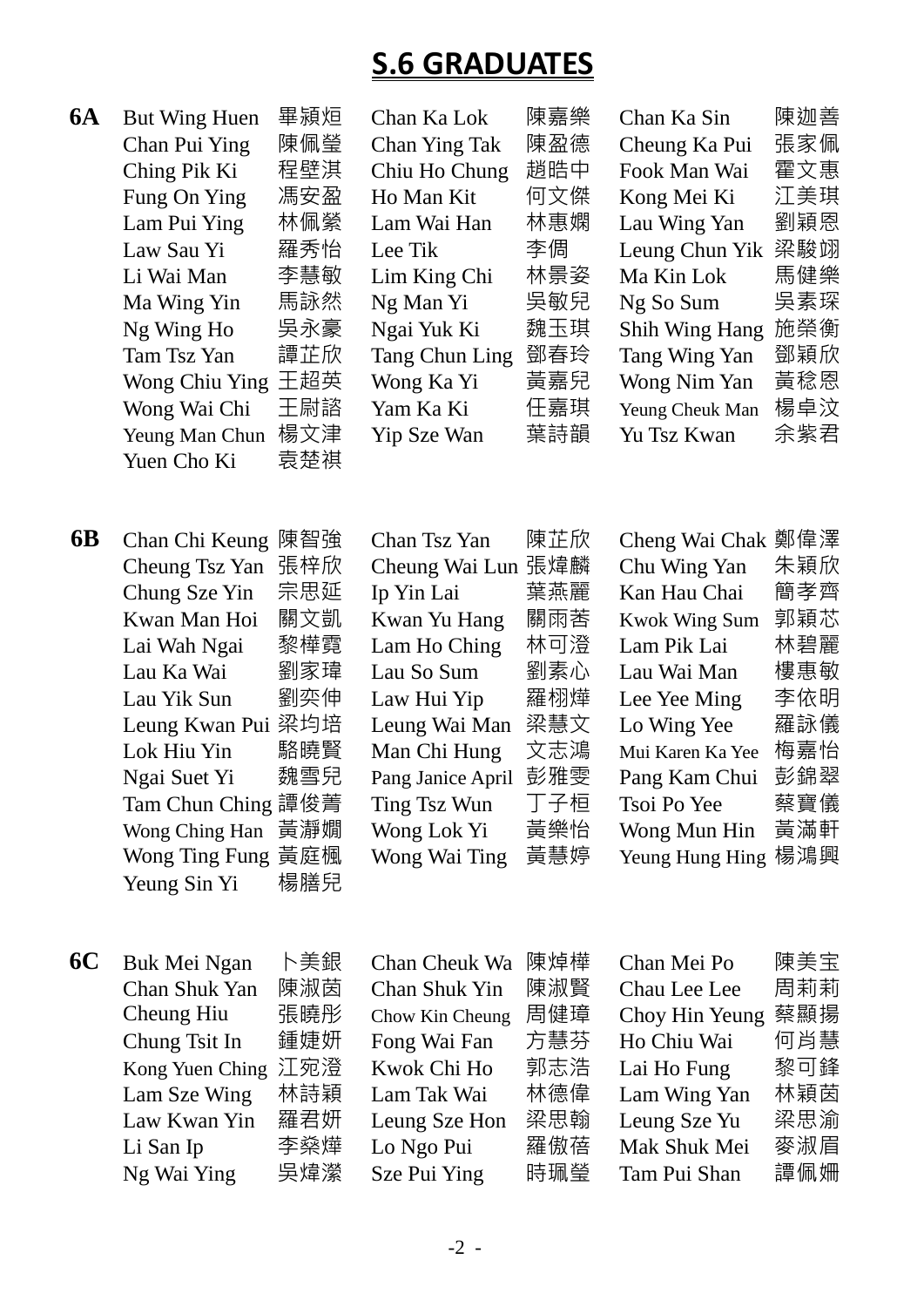|    | Ting Ka Lam<br>Wong Yik Wai<br>Yuen Yee Man                                                                                                                                                | 丁嘉琳<br>黃奕慧<br>袁綺雯                                                                | Wong Ka Man<br>Yip Chin Fung                                                                                                                                                                             | 王嘉文<br>葉展峯                                                                       | Wong Kwan Long 王君朗<br>Yiu Yuk Hin                                                                                                                                                                     | 姚玉軒                                                                              |
|----|--------------------------------------------------------------------------------------------------------------------------------------------------------------------------------------------|----------------------------------------------------------------------------------|----------------------------------------------------------------------------------------------------------------------------------------------------------------------------------------------------------|----------------------------------------------------------------------------------|-------------------------------------------------------------------------------------------------------------------------------------------------------------------------------------------------------|----------------------------------------------------------------------------------|
| 6D | Chan Chi Yu<br>Chan Lok Yee<br>Cheng Ka Hei<br>Chung Wai Ling<br>Ho Chun Yin<br>Kwan Hoi Man<br>Lai Tsun Tat<br>Lee Ho Yin<br>Leung Wai Yan<br>Tam Ka Lok<br>Wong Tak Yu<br>Yeung Yim Ling | 陳稚瑜<br>陳樂頤<br>鄭嘉希<br>鍾惠玲<br>何臻諺<br>關鎧敏<br>黎浚達<br>李浩賢<br>梁蔚欣<br>譚嘉樂<br>黃德茹<br>楊艷玲 | Chan Chun Kit<br>Chan Siu Wai<br>Cheung Chun Ning<br>Fan Chak Yan<br>Hui Wai Fung<br><b>Kwok Lau Ping</b><br>Lam Oi Pan<br>Lee Ka Chun<br>Lo Sing Hung<br>Tang Sheung Fung<br>Wong Ting Hin<br>Yu Siu Ha | 陳鎮傑<br>陳兆偉<br>張晉寧<br>范澤恩<br>許煒峰<br>郭柳萍<br>林愛蘋<br>李嘉俊<br>盧星雄<br>鄧常豐<br>黃庭軒<br>余小霞 | Chan Kai Pong<br>Chau Chun Ho<br>Choi Ka Lok<br>Fong Wing Kit<br>Keung Tsz Yan<br>Lai Ka Ka<br>Lam Sok Ieng<br>Leung Ho Wai<br>Sin Man Chun<br><b>Tsoi Wing Tung</b><br>Wong Wai Lok<br>Yuen Wing Yan | 陳啟邦<br>仇振豪<br>蔡嘉樂<br>方永傑<br>姜芷茵<br>黎家嘉<br>林淑瑩<br>梁灝懷<br>冼文駿<br>蔡詠彤<br>黃偉樂<br>阮詠欣 |
| 6E | Chan Ka Po<br>Cheung Chi Kit<br>Choi Mei Yi<br>Fung Ho Tin<br>Lai Ka Ming<br>Lam Sai Lap<br>Li Hei Man<br>So Sin Ying<br>Tse Chun Kit<br><b>Wong Ching</b><br>Wong Kai Wing<br>Yau Yun Yi  | 陳家寳<br>張智傑<br>蔡美兒<br>馮皓天<br>黎家明<br>林世立<br>李禧汶<br>蘇倩瑩<br>謝竣傑<br>王正祥<br>黃佳穎<br>邱潤怡 | Che Wing Wai<br>Cheung Chin Cheung<br>Chow Chin Ho<br>Ho Wan Tai<br>Lai Kai Him<br>Lau Ting Ting<br>Li Wing Pan<br>Tam Yin Ki<br>Tsui Cheuk Ki<br>Wong Chun Hong 黃俊康<br>Wong Pui Shan<br>Yeung Kai Ching | 謝穎偉<br>張展翔<br>周展濠<br>何昀泰<br>黎啟謙<br>劉婷婷<br>李嶸鑌<br>譚燕琪<br>徐淖淇<br>黃佩姍<br>楊佳靜        | Cheng Sze Nok<br>Cheung Pui Yu<br>Chung Wai Kuen<br>Kwong Cheuk Hei<br>Lam Chun Kin<br>Li Chung Yin<br>Ng Ho Kwun<br>Tang Wing Hin<br>Wong Chi Yan<br>Wong Ka Lun<br>Wong Tung Yi<br>Yiu Wing Man     | 鄭斯諾<br>張佩璵<br>鍾蕙娟<br>鄺卓熙<br>林俊健<br>李頌賢<br>伍浩君<br>鄧穎軒<br>王智恩<br>黃嘉倫<br>黃冬怡<br>饒穎文 |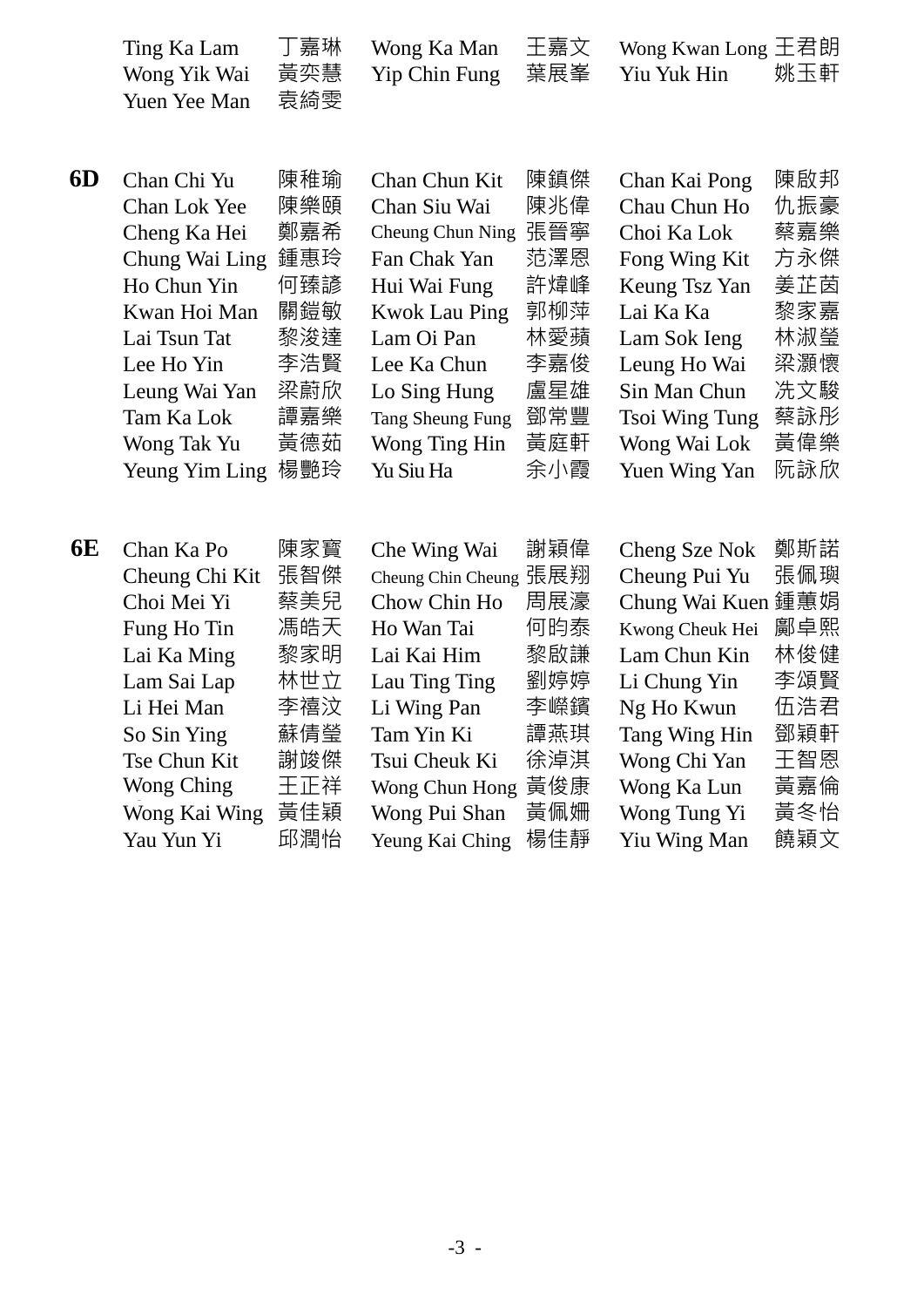### **S.7 GRADUATES**

| 7A | Chan Chi Kuen<br>Chan Chun Ki<br>Chau Ching Ching<br>Choi Siu Hung<br>Huen Mei Yee<br>Lee Tat Hung<br>Lo Krista Hiu Tung<br>Or Wing Yan<br>Tong Tik Sze<br>Tse Yik Ching<br>Wong Wing Hung<br>Yip Tin Lok | 陳智權<br>陳俊祺<br>周清清<br>蔡小虹<br>禤美而<br>李達鴻<br>盧曉彤<br>柯穎欣<br>唐迪詩<br>謝亦晴<br>黃永鴻<br>葉天諾 | Chan Chi Leung<br>Chan Shing Yee<br>Chiu Ka Chun<br>Chong Po Ling<br>Lam Yan Lok<br>Lei Hiu Wa<br>Lo Pui Man<br>Pang Wing Kiu<br>Tsang Wai Ling<br>Wan Pui Ting<br>Wu Shing Ming<br>Yuen Man Chun | 陳志良<br>陳聖儀<br>趙嘉俊<br>莊寶玲<br>林恩樂<br>李曉樺<br>勞佩雯<br>彭詠翹<br>曾偉凌<br>尹珮婷<br>胡成銘<br>袁文俊 | Chan Ching Ching<br>Chan Wai Cham<br>Choi Ming Wai<br>Fung Tsz Ting<br>Lee Sheung Man<br>Lo Chi Pang<br>Ng Ying<br>Tang Sui Ying<br>Tse Ho Ming<br>Wong Sze Wing<br>Yip Sin Yi        | 陳晶晶<br>陳偉湛<br>蔡明慧<br>馮紫婷<br>李尚敏<br>盧志鵬<br>吳映<br>鄧瑞瑩<br>謝皓名<br>黃詩詠<br>葉倩怡  |
|----|-----------------------------------------------------------------------------------------------------------------------------------------------------------------------------------------------------------|----------------------------------------------------------------------------------|---------------------------------------------------------------------------------------------------------------------------------------------------------------------------------------------------|----------------------------------------------------------------------------------|---------------------------------------------------------------------------------------------------------------------------------------------------------------------------------------|---------------------------------------------------------------------------|
| 7S | Au Ching Yee<br>Chan Yau Sum<br>Cheung Chak Yin<br>Chui Yin To<br>Kwok Ho Lai<br>Law Yip Huen<br>Li Yeung Yin<br>Tam Wai Lik<br>Wong Cheong Ming<br>Yau Ching Man<br>Yuen Ka Yee                          | 區靖怡<br>陳有森<br>張澤賢<br>徐彥韜<br>郭皓禮<br>羅業烜<br>李揚彥<br>譚偉力<br>黃昌銘<br>丘靜雯<br>袁嘉儀        | Au Pik Yan<br>Chau Wan Chin<br>Chiu Chun<br>Ho Wing Tung<br><b>Kwok Ying Chung</b><br>Lee Pok Man<br>Ng Wing Yiu<br><b>Tsang O Suet</b><br>Wong Tat Yiu<br>Yip Tik<br>Yuen Wan Man                | 歐碧欣<br>周芸芊<br>趙秦<br>何穎彤<br>郭映聰<br>李博文<br>吳穎堯<br>曾傲雪<br>黃達堯<br>葉迪<br>阮韻文          | Chan Wing Yin<br>Cheng Yun Leung<br>Chu Pui Ling<br>Hon Tung Sing<br>Lau Wing Hung<br>Li Chi Kit<br>Shih Kyle Hoyin<br>Tsoi Lai Yan<br>Wong Tsz Hong<br>Yu Tsang Choi<br>Yung Chun Ni | 陳泳言<br>鄭潤良<br>朱沛鈴<br>韓冬昇<br>劉穎熊<br>李志傑<br>史浩然<br>蔡麗欣<br>黃子康<br>余增材<br>翁春妮 |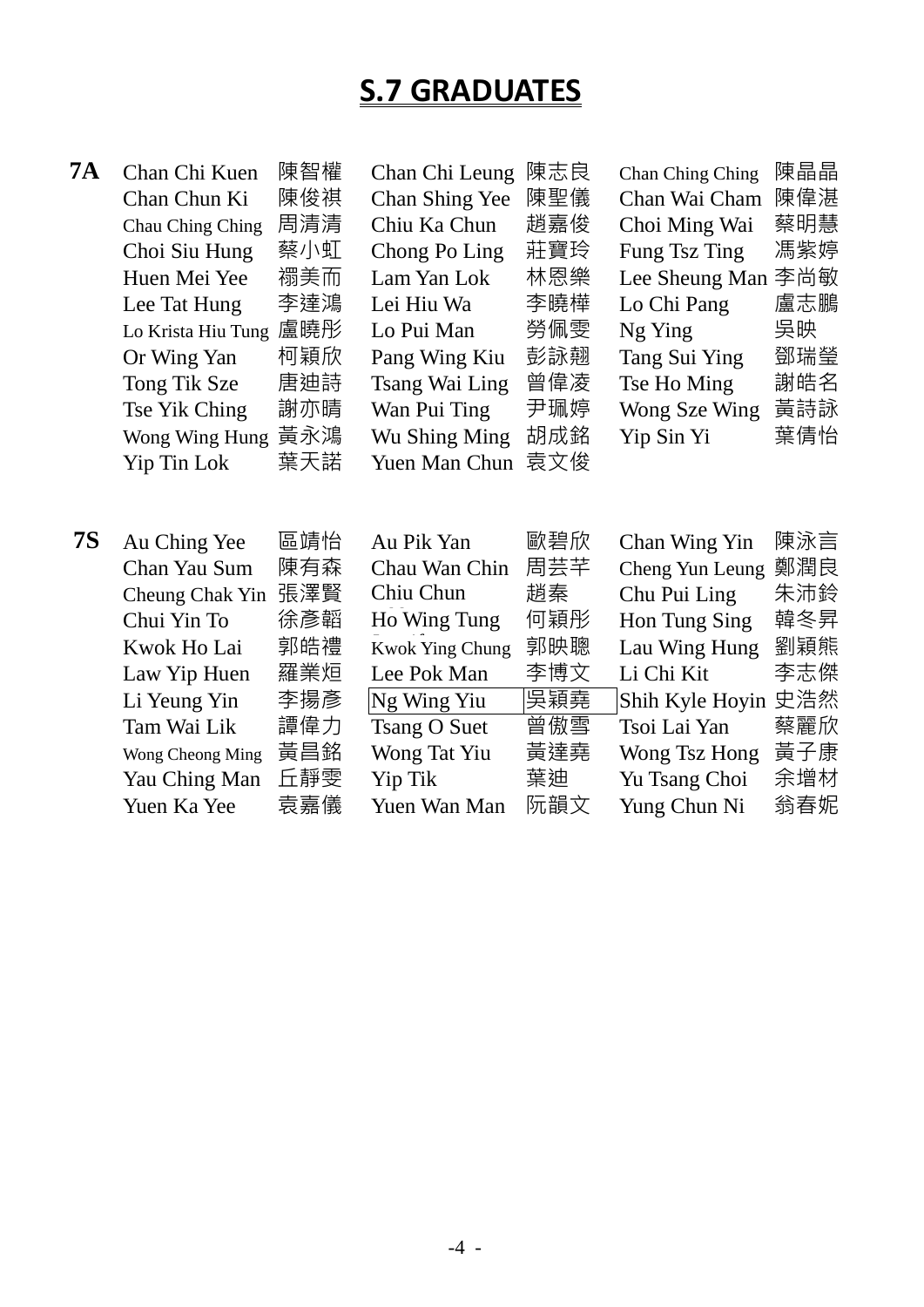### **PRIZE WINNERS**

#### *Dr. Ho Sin Hang Foundation Academic Award:*

|           | <b>First</b>            |     | <b>Second</b>                     | <b>Third</b>                           |     |
|-----------|-------------------------|-----|-----------------------------------|----------------------------------------|-----|
| <b>6A</b> | Ng Wing Ho              |     | 吳永豪 Kong Mei Ki                   | 江美琪 Lam Pui Ying                       | 林佩縈 |
| <b>6B</b> | Ngai Suet Yi            | 魏雪兒 | Leung Wai Man                     | 梁慧文 Kan Hau Chai                       | 簡孝齊 |
|           | 6C Buk Mei Ngan         | ト美銀 | Sze Pui Ying                      | 時珮瑩 Tam Pui Shan                       | 譚佩姍 |
|           | <b>6D</b> Chan Siu Wai  | 陳兆偉 | Tam Ka Lok                        | 譚嘉樂 Yeung Yim Ling                     | 楊艷玲 |
|           | <b>6E</b> Cheng Sze Nok | 鄭斯諾 | Wong Chun Hong 黃俊康 Cheung Chi Kit |                                        | 張智傑 |
|           | <b>7A</b> Fung Tsz Ting | 馮紫婷 | Wong Wing Hung 黃永鴻 Lam Yan Lok    |                                        | 林恩樂 |
| <b>7S</b> | Yuen Wan Man            | 阮韻文 |                                   | Cheung Chak Yin 張澤賢 Chiu Chun Jakky 趙秦 |     |

#### *Conduct Award:*

| <b>6A</b> Lee Tik       | 李倜  | Lim King Chi   | 林景姿 |
|-------------------------|-----|----------------|-----|
| <b>6B</b> Chan Tsz Yan  | 陳芷欣 | Kan Hau Chai   | 簡孝齊 |
| 6C Buk Mei Ngan         | ト美銀 | Lam Wing Yan   | 林穎茵 |
| <b>6D</b> Keung Tsz Yan | 姜芷茵 | Tam Ka Lok     | 譚嘉樂 |
| <b>6E</b> Cheng Sze Nok | 鄭斯諾 | Cheung Chi Kit | 張智傑 |
| 7A Chan Chun Ki         | 陳俊祺 | Lei Hiu Wa     | 李曉樺 |
| 7S Li Yeung Yin         | 李揚彥 | Yuen Wan Man   | 阮韻文 |

#### *Service Award:*

| <b>6A</b> Lau Wing Yan   | 劉穎恩 | Yeung Cheuk Man 楊卓汶 |     |
|--------------------------|-----|---------------------|-----|
| <b>6B</b> Chan Chi Keung | 陳智強 | Lok Hiu Yin         | 駱曉賢 |
| <b>6C</b> Chan Shuk Yin  | 陳淑賢 | Lo Ngo Pui          | 羅傲蓓 |
| <b>6D</b> Yu Siu Ha      | 余小霞 | Yuen Wing Yan       | 阮詠欣 |
| <b>6E</b> Chow Chin Ho   | 周展濠 | Yau Yun Yi          | 邱潤怡 |
| <b>7A</b> Chan Chi Leung | 陳志良 | Chan Shing Yee      | 陳聖儀 |
| 7S Au Ching Yee          | 區靖怡 | Li Chi Kit          | 李志傑 |
|                          |     |                     |     |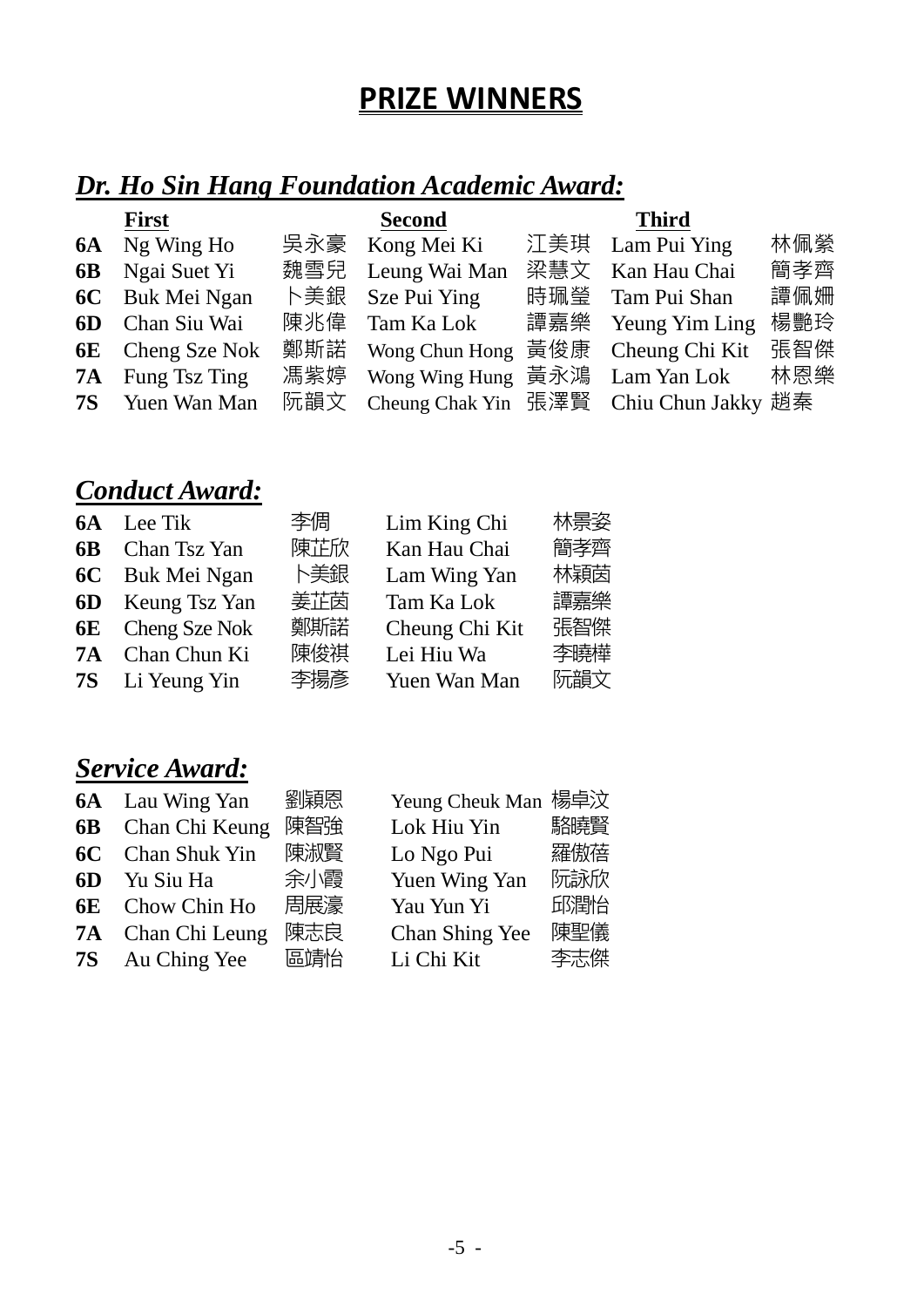### Address by the Principal

Dear Mr. Chen, distinguished guests, parents, teachers of the school, boys and girls of BSTC, ladies and gentlemen,

Let me extend my warmest welcome to our guest of honor for the graduation ceremony this afternoon, the Under Secretary for Education of the Government of the Hong Kong Special Administrative Region, Mr. Kenneth Chen Wei-On JP. Mr. Chen graduated with High Honours from Princeton University with a Bachelor of Science Degree in Electrical Engineering and Computer Science. He also holds a Master of Science Degree in Applied Mathematics from Harvard University and a Master's Degree in Business Administration from the Wharton School of the University of Pennsylvania.

Since assuming his current position in July 2008, Mr. Chen has worked closely with the Secretary for Education to oversee the formulation and implementation of education policies in Hong Kong.

In particular, Mr. Chen is a key advocate of the use of information technology in schools to improve learning and teaching. To date,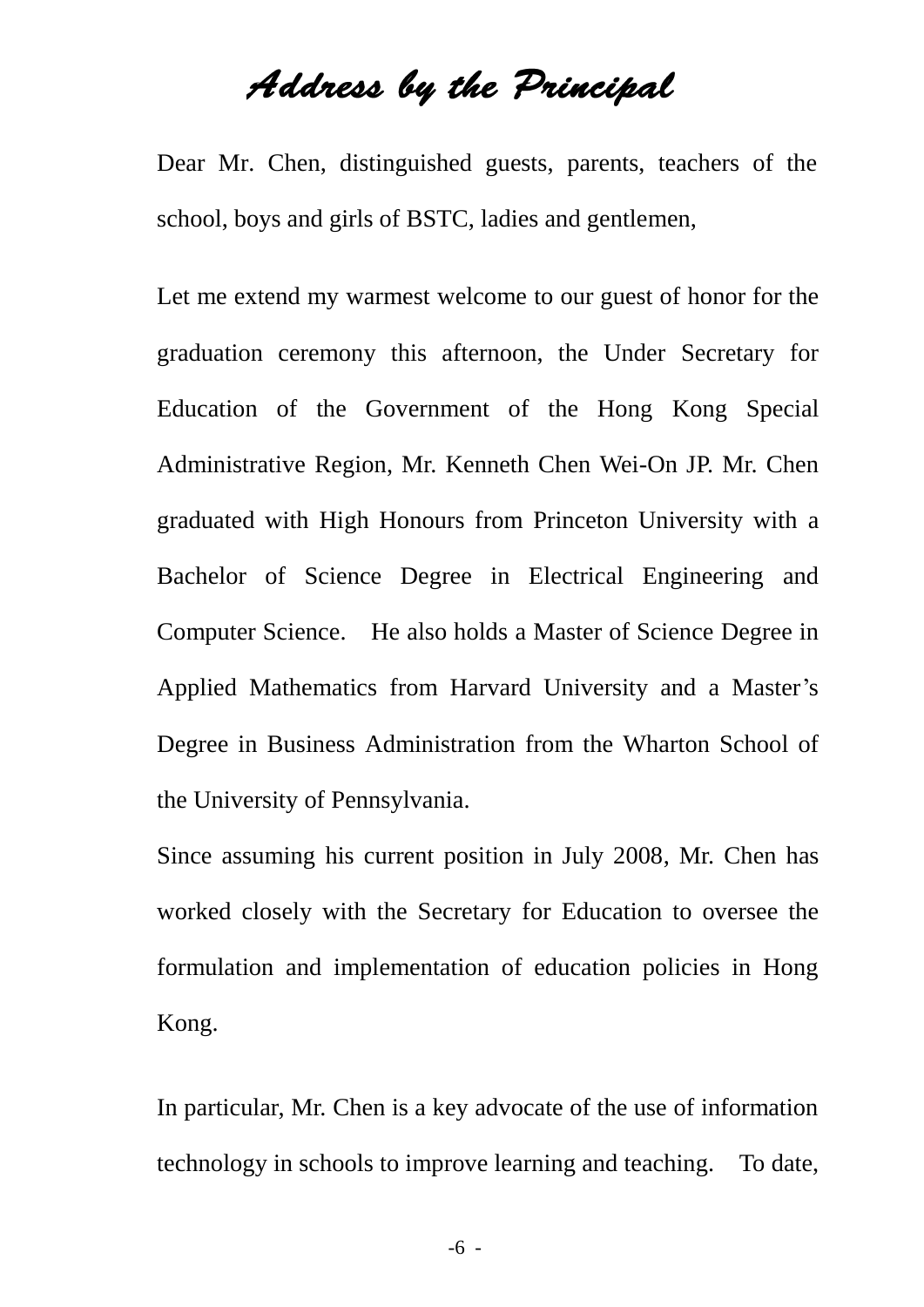a pilot scheme involving over 60 primary and secondary schools has been launched. Also, a depository of e-learning resources has been developed and an electronic trading platform is expected to commence full operation in 2012. All these have served to lay a solid foundation for enhancing the use of information technology progressively in local schools.

This afternoon, we are together again to celebrate the graduation day for our form 6 & form 7 graduates. I can see many old and familiar faces, eagerly looking around for their classmates and teachers. We can still recall the memorable time during the farewell party for S6 & S7 students. Form 6 students, I want to share my unique feeling with all of you this afternoon, as you are the first batch of NSS students taking the DSE exam, whereas the S7 students were the last batch to take the Hong Kong Advanced Level Examination. We have been talking about the 334 NSS curriculum since 2002, now we will have the first batch of NSS graduates and the DSE will announce the results on July  $20<sup>th</sup>$ . Time flies and now you have already finished your Secondary 6 education. You are moving on to the next stage of life facing different challenges and difficulties. I hope you will find the new education system and your learning experience fruitful and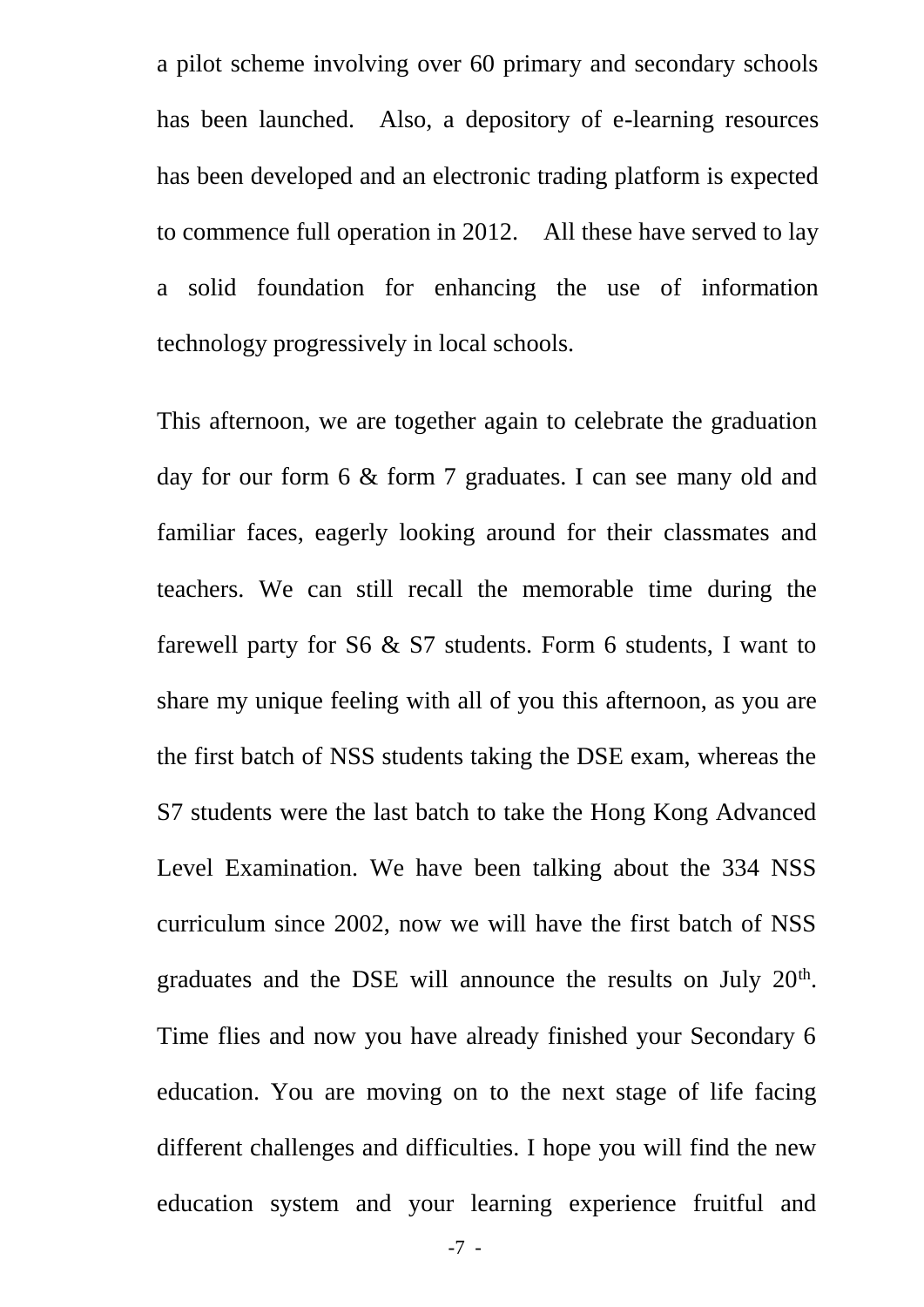enjoyable. Do remember that we have already a briefing session about the D –day for the results release on July  $14<sup>th</sup>$ , which is a Saturday. Please do come back with your parents as we will disseminate the most updated information that morning.

Form 7 graduates, you will receive your A-level results next Friday. No matter what results you get, you are lifelong members of the BSTC community. We hope that the BSTC years have left fond memories in your mind. We also hope that our caring and supportive culture on the school campus has left its fruits in your heart and the value of this culture will continue to enrich your life. I am confident that you will succeed and make the best of your life.

Last but not least, I would like to use a few minutes to introduce the two souvenirs that the school has prepared for every graduate. This is the first time in my principalship that I have wanted to prepare two souvenirs for graduates. The first one is a file clip for your graduation certificate and the Student Learning profile. Besides, I hope you will continue to read, hence the second souvenir is a bookmark with our school name and logo on it. I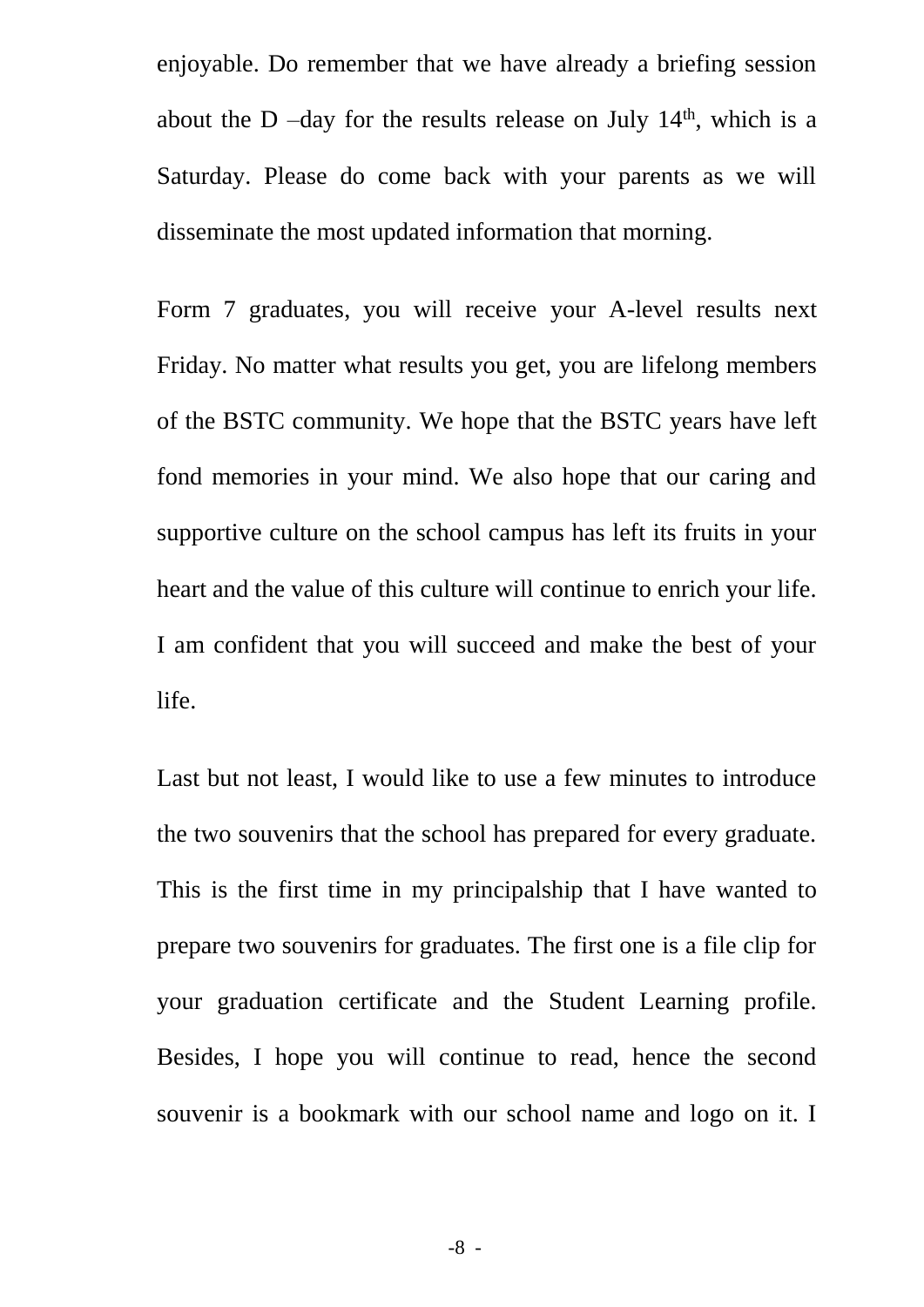hope you will treasure all your happy memories and learning experiences in BSTC.

Today we are much honored to have with us Mr. Chen. Two years ago, Mr. Chen worked closely with me and other secondary school principals on the class optimization policy for over 200 secondary schools. I also joined an exchange trip with Mr Chen to Beijing. Mr. Chen has impressed me as an amiable and enthusiastic official who is always willing to listen and accept constructive opinions and suggestions. I would also like to take this opportunity to wish Mr. Chen all the best in his future career and family life. I also look forward to working with Mr. Chen in other areas.

I am sure you are all waiting eagerly for Mr. Chen's inspiring speech later on. Let's give a big hand to welcome our guest of honor, Mr. Kenneth Chen Wei-On, JP.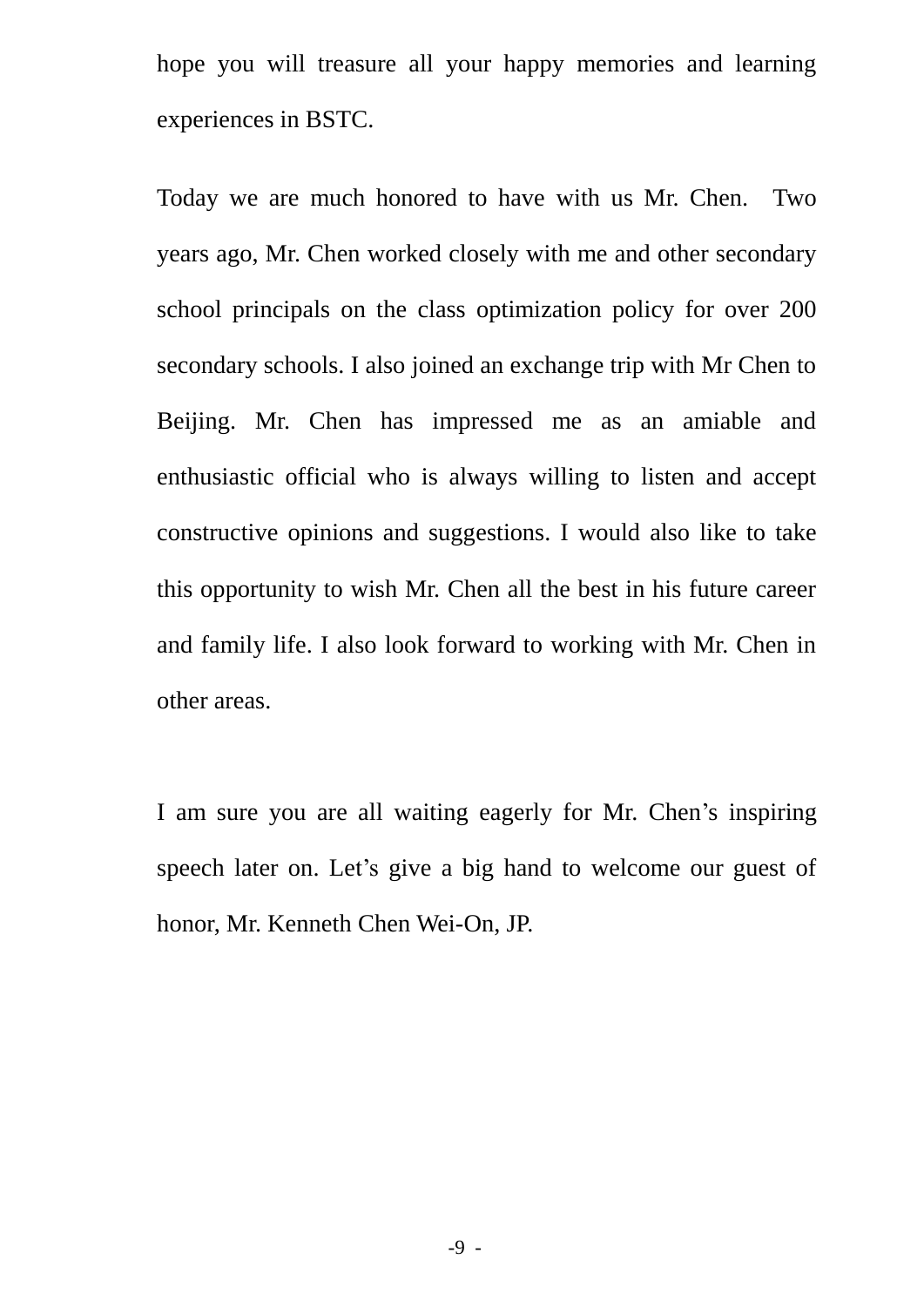## Vote of Thanks 2012

Good afternoon Mr Chan, Mr Ho, parents, teachers and fellow schoolmates,

Firstly, I warmly congratulate my fellow graduates. Today is a day when we have a sense of completion, because our hard work in secondary school life is recognized. And graduation day can be full of emotions too, because it is also a day for reflection on where we have come from, and where we are going in the future.

Some of us may already have a clear and resolute plan of future, while some may still be struggling. Yes, our future path may still be uncertain, but I believe what we have learnt in Sin Tak will back us up. It is a place where we met our life-long friends, it is a place where we are provided with the solid framework for our learning and various experience, and it is a place where we are nurtured to overcome challenges and pursue our dream.

Today also belongs to those who have supported us in practical ways behind the scenes—our teachers and families.

Through the dedication of our teachers, we have learnt so much.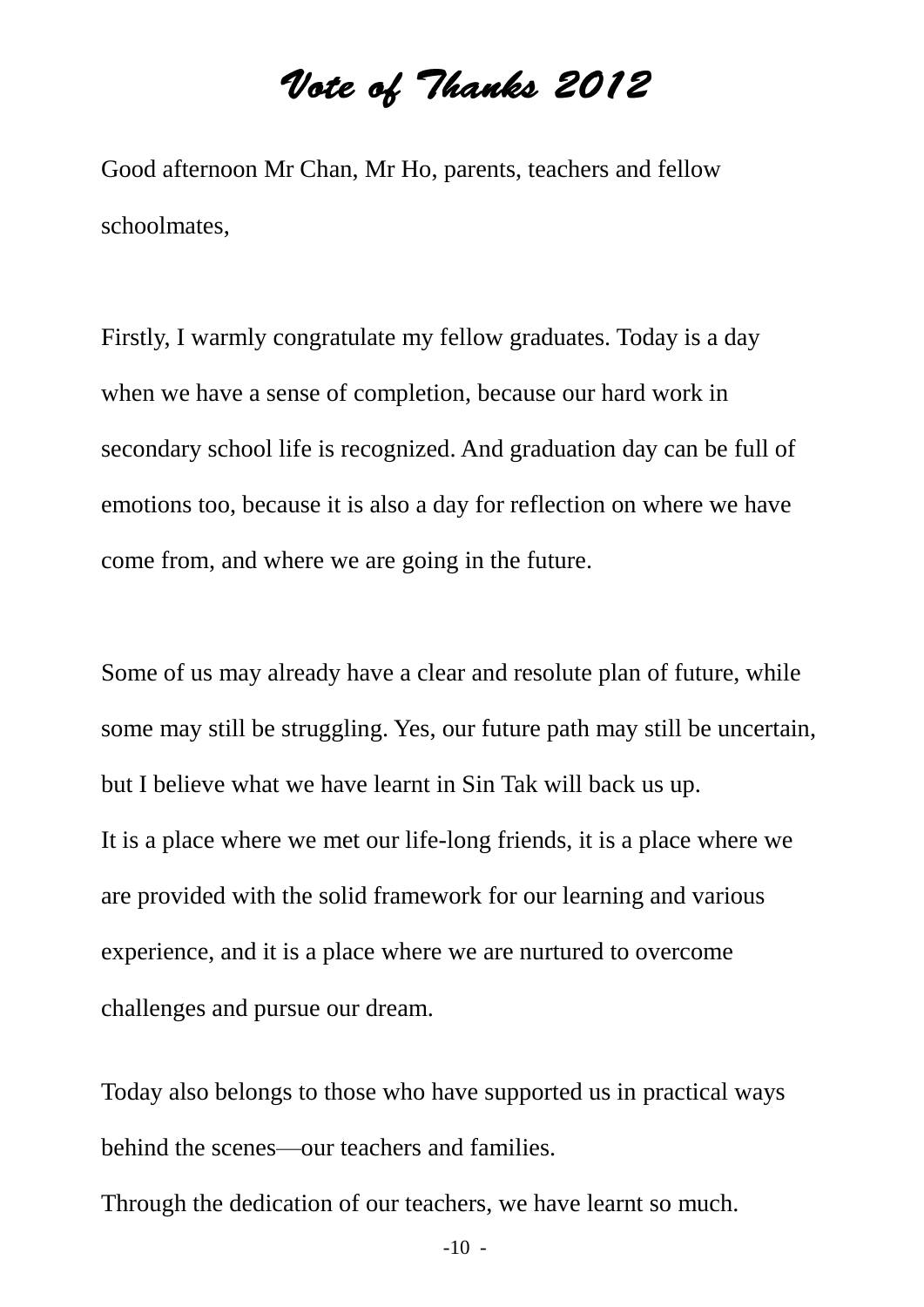With their wealth of knowledge, they have given us enduring foundations in our chosen fields of study. They have nurtured talents that we perhaps lost sight of, or didn't know we had. They have given us the compasses so we can make our own discoveries.

We have made it today, and our achievement is indeed also YOURS.

Our principal Mr Ho is one of my teachers. I once asked what wisdom he had for me now. True to form, his advice was short and sweet. It was one word: **perseverance**.

And yes, it is through perseverance that we arrived here today. As we go forward, there are no shortcuts. It is through perseverance again we will achieve our future goals.

Along with the memories and knowledge we acquired in Sin Tak, let us show our thanks by using our education to be the best we can.

Today I am proud to say that I graduate from Buddhist Sin Tak College. Thank you.